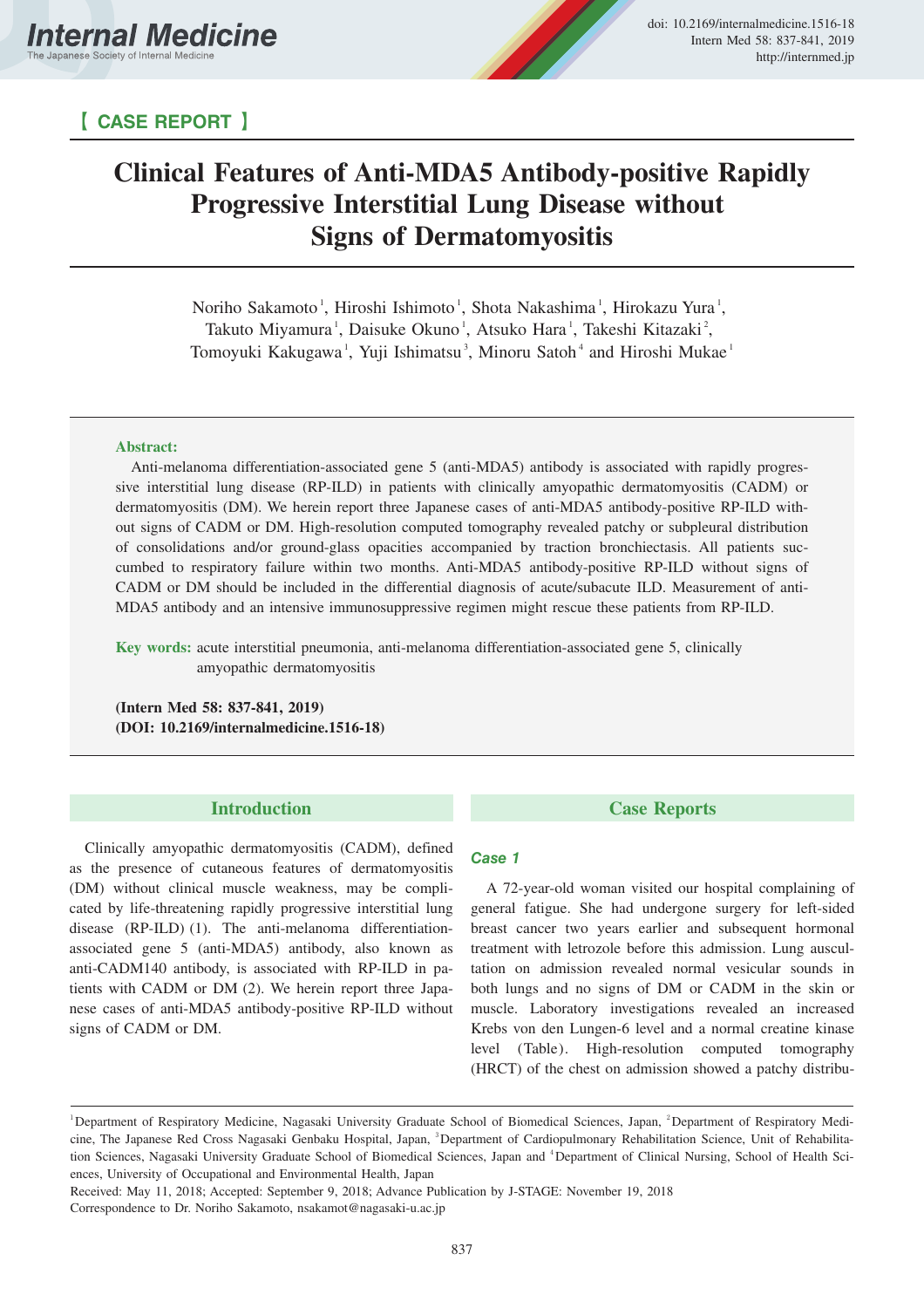| Patient number                        | $\mathbf{1}$         | $\overline{2}$       | 3                |
|---------------------------------------|----------------------|----------------------|------------------|
| Gender                                | Female               | Female               | Male             |
| Age (years)                           | 72                   | 68                   | 70               |
| Smoking                               | Ne                   | Ne                   | Ex               |
| Dust exposure                         |                      |                      | $\ddot{}$        |
| Complications                         | HT                   | HT, Comlete AV block | HT, Dyslipidemia |
| Month of onset                        | October              | July                 | May              |
| Malignancy                            | <b>Breast cancer</b> |                      | Prostate cancer  |
| Laboratory data                       |                      |                      |                  |
| CK (IU/L)                             | 183                  | 140                  | 105              |
| Aldolase (U/L)                        | NA                   | 5.3                  | NA               |
| Ferritin (ng/dL)                      | 1,486                | 235                  | 1,428            |
| <b>ANA</b>                            | ÷,                   | $\times 80$ (S)      | $x40$ (H, S)     |
| $SP-D$ (ng/mL)                        | 40.9                 | 320.0                | 55.7             |
| $KL-6$ ( $U/mL$ )                     | 858                  | 2,330                | 526              |
| Pulmonary function test               | NA                   | <b>NA</b>            | NA               |
| Bronchoalveolar lavage fluid findings |                      |                      |                  |
| Total cell counts $(x10^5/mL)$        | 5.7                  | NA                   | 0.6              |
| Macrophages (%)                       | 83.9                 | NA                   | 81.3             |
| Lymphocytes $(\% )$                   | 15.2                 | <b>NA</b>            | 15.1             |
| Neutrophils (%)                       | 0.9                  | <b>NA</b>            | 0.8              |
| Eosinophils $(\%)$                    | 0.0                  | <b>NA</b>            | 2.3              |
| CD4/CD8 ratio                         | 1.00                 | <b>NA</b>            | 1.69             |
| Treatment                             | mPSL, PSL, IVCY, CyA | mPSL, PSL, IVCY, TAC | mPSL, PSL, IVCY  |
| Pneumomediastinum                     |                      | $+$                  | $^{+}$           |
| Outcome                               | death                | death                | death            |
|                                       | 42 days              | 27 days              | 44 days          |
| Anti-MDA5 antibody index              | >150                 | >150                 | >150             |

|  | Table. Characteristics of Patients with Interstitial Lung Disease with Anti-MDA5 Antibody. |  |  |
|--|--------------------------------------------------------------------------------------------|--|--|
|--|--------------------------------------------------------------------------------------------|--|--|

M: male, F: female, Ne: never-smoker, Ex: ex-smoker, HT: hypertension, AV: atrioventricular block, CK: creatine kinase, NA: not assessed, ANA: anti-nuclear antibody, SP: surfactant protein, KL: Krebs von den Lungen, S: speckled, H: homogeneous, mPSL: methyl prednisolone pulse therapy, PSL: prednisolone, CyA: cyclosporine, TAC: taclorimus, IVCY: intravenous cyclophosphamide

tion of consolidations accompanied by traction bronchiectasis (Figure). An analysis of the bronchoalveolar lavage fluid revealed increased total cell counts with a slightly increased proportion of lymphocytes (Table). Transbronchial lung biopsy specimens revealed organizing inflammation accompanied by fibrin deposition, suggesting acute lung injury. Methylprednisolone pulse therapy followed by oral prednisolone and subsequent treatment with oral cyclosporine, intravenous cyclophosphamide, and invasive positive pressure ventilation did not improve the patient's status. She died of respiratory failure 42 days after admission. After her death, anti-MDA5 antibody in serum obtained at 35 days after admission was found to be positive.

#### **Case 2**

A 68-year-old woman was referred to our hospital because of deterioration of dyspnea and abnormal shadows on a chest radiograph. She had been treated previously for third-degree atrioventricular block and had undergone surgery for aortic dissection. Lung auscultation on admission revealed fine crackles in both lungs but no signs suggestive of DM or CADM. Laboratory investigations revealed slightly increased Krebs von den Lungen-6 and ferritin levels and a normal creatine kinase level (Table). HRCT of the chest on admission showed peripleural ground-glass opacity (GGO) and consolidations accompanied by traction bronchiectasis (Figure). Anti-MDA5 antibody in serum obtained on admission was positive. Methylprednisolone pulse therapy followed by treatment with oral prednisolone, oral tacrolimus, and intravenous cyclophosphamide supported by high-flow nasal oxygen did not improve the patient's status, and she died of respiratory failure 27 days after admission.

#### **Case 3**

A 70-year-old man visited our hospital complaining of deterioration of dyspnea. He worked as an automobile mechanic and had been receiving treatment with enzalutamide for prostate cancer immediately before this admission. Lung auscultation on admission revealed fine crackles in both lungs but no signs suggestive of DM or CADM. Laboratory investigations revealed increased Krebs von den Lungen-6 and ferritin levels and a normal creatine kinase level (Table). HRCT of the chest on admission showed peripleural GGO and consolidations that were accompanied by traction bronchiectasis (Figure). An analysis of the bronchoalveolar lavage fluid revealed slightly increased proportions of lymphocytes and neutrophils (Table). Transbronchial lung biopsy specimens did not suggest a specific disease. The patient did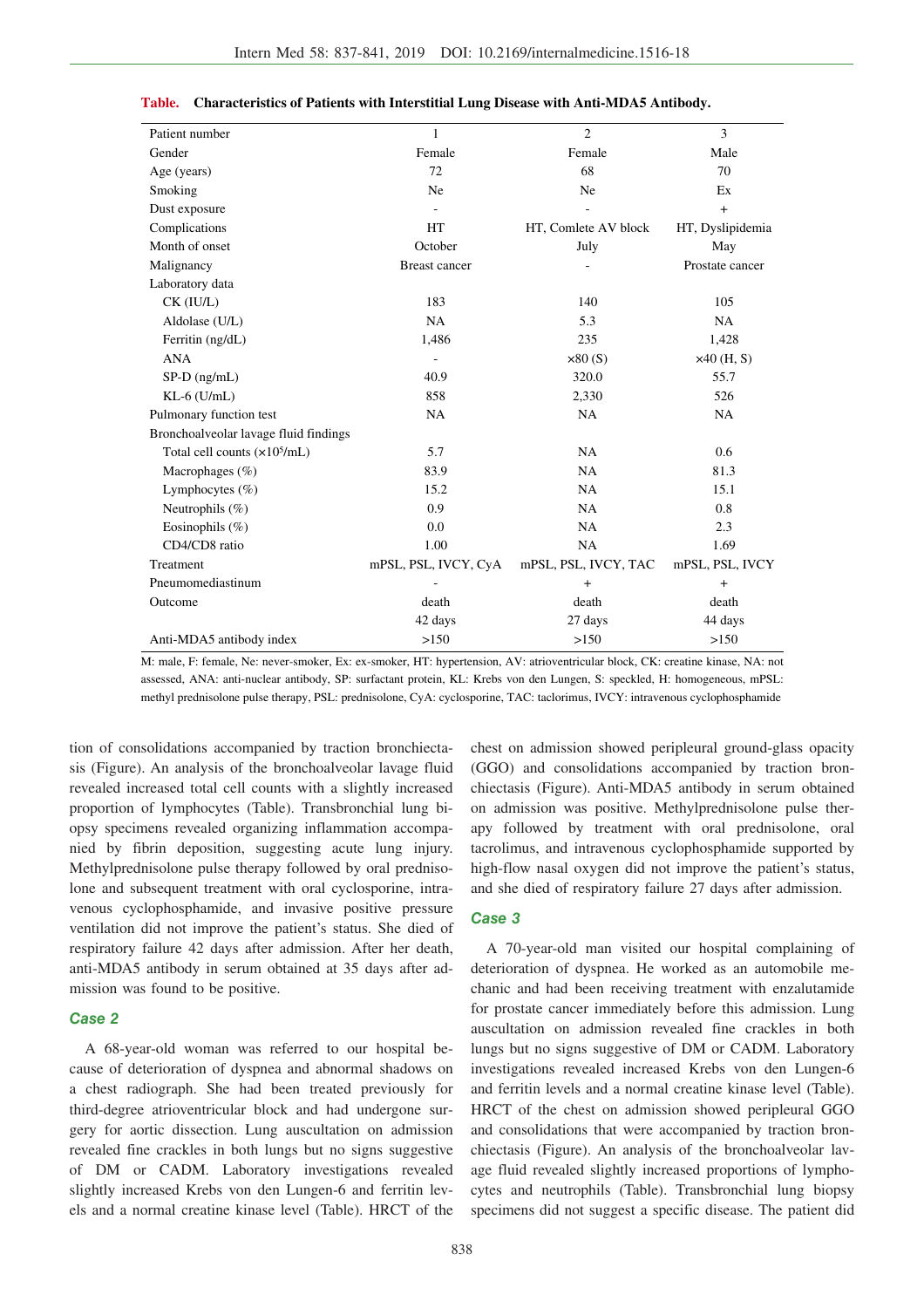

**Figure. Findings on high-resolution computed tomography of the chest at the time of admission. Patchy distribution of areas of consolidation accompanied by traction bronchiectasis (case 1). Peripleural ground-glass opacity and areas of consolidation accompanied by traction bronchiectasis (case 2). Peripleural ground-glass opacity and areas of consolidation (case 3).**

not improve on methylprednisolone pulse therapy followed by treatment with oral prednisolone and intravenous cyclophosphamide, and he died of respiratory failure 44 days after admission. After the patient's death, anti-MDA5 antibody in serum obtained 35 days after admission was found to be positive.

## **Discussion**

We have reported three cases of anti-MDA5 antibodypositive RP-ILD without signs of DM or CADM. Anti-MDA5 antibody is a myositis-specific autoantibody that is specific for CADM and DM and is associated with RP-ILD in patients with CADM or DM but not in those with idiopathic interstitial pneumonias (IIPs) (2, 3). However, it was reported that ILD preceded skin and muscle symptoms in 2 of 43 patients with anti-CADM-140 antibody-positive CADM and DM (4). There have also been case reports of RP-ILD with anti-CADM-140/MDA5 antibody-positive CADM preceding cutaneous symptoms (5, 6). Consistent with those reports, the patients described in the present report might have had RP-ILD that preceded CADM. There has been a recent report of RP-ILD without skin involvement (7). That case and our experience in the present three cases indicate that patients who are anti-MDA5 antibodypositive might be considered to have an IIP, such as acute interstitial pneumonia (AIP). AIP is a major IIP and is characterized by rapidly progressive hypoxemia with a mortality rate exceeding 50% (8). There is still no proven treatment for AIP. Biopsy specimens in patients with AIP show an

acute and/or organizing form of diffuse alveolar damage that is typically seen in patients with RP-ILD of the anti-MDA5 antibody-positive CADM type (9).

It has been reported that GGO/consolidation in a subpleural, lower, or random distribution is a common HRCT finding in patients with anti-MDA5 antibody-positive dermatomyositis, whereas a peribronchovascular distribution and intralobular reticular opacities are significant in those with anti-MDA5 antibody-negative dermatomyositis (10, 11). However, no marked difference in the loss of lung volume or presence of traction bronchiectasis was found between these two groups of patients (11). Pneumomediastinum has also been reported to be more common in patients with anti-MDA5 antibody-positive DM than in anti-MDA5 antibodynegative DM (12). Our three cases had features of anti-MDA5 antibody-positive dermatomyositis on HRCT, suggesting an association between the anti-MDA5 antibody and HRCT findings, regardless of the skin involvement in these cases.

All three patients in the present series died within two months of admission. In previous reports, all deaths in patients with anti-MDA5 antibody-positive DM occurred within the first six months (12, 13). These reports are consistent with our own experience. The anti-MDA5 antibody titers in patients with RP-ILD and DM have been reported to be lower before treatment and to decline significantly more in survivors than in non-survivors after treatment (13, 14). Anti-MDA5 antibodies were measured about 1 month after treatment in 2 of our 3 patients, both of whom had a titer of  $\geq 150$ . The serum ferritin levels are re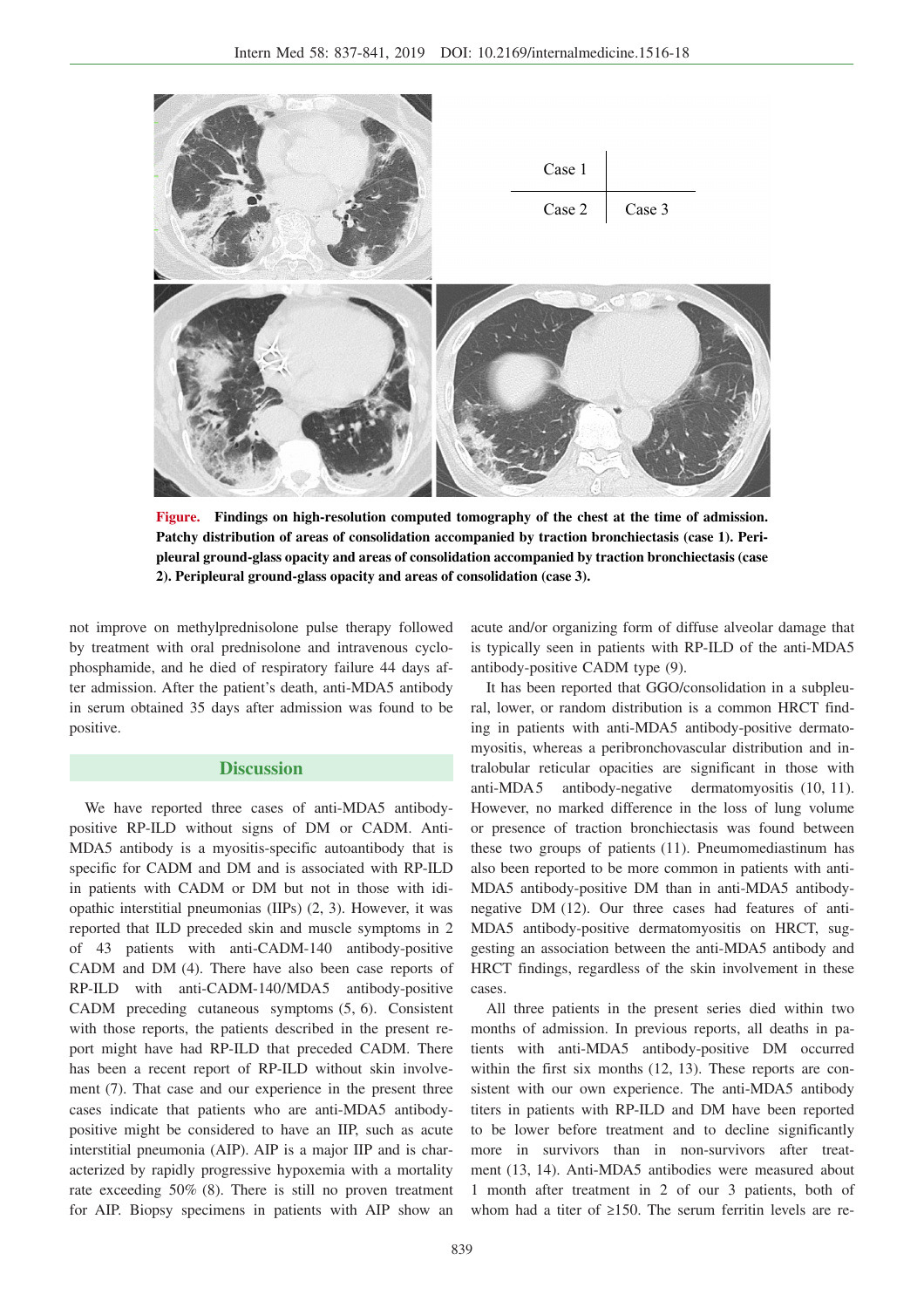ported to be higher in anti-MDA5-positive patients with ILD and DM than in anti-MDA5 antibody-negative ILD with DM as well as higher in non-survivors than in survivors of anti-MDA5-positive ILD with DM (12, 13). In addition, pneumomediastinum has been reported to be more common in anti-MDA5-positive patients with ILD and DM than in anti-MDA5 antibody-negative patients with ILD and DM (12, 15). These reports indicate that our patients who all had a high anti-MDA5 antibody titer, a high ferritin level, and the complication of pneumomediastinum had either RP-ILD preceding CADM or a type of RP-ILD without CADM.

An intensive immunosuppressive regimen of high-dose glucocorticoids, oral cyclosporine, and intravenous cyclophosphamide pulse therapy is reported to be effective (16, 17), and additional immunosuppressive therapy, such as tofacitinib and rituximab, was recently identified as being potentially useful for treating refractory anti-MDA5 antibody-positive ILD accompanied by DM (18, 19). Two of our patients (cases 1 and 3) were treated initially with highdose glucocorticoids and subsequently with oral calcineurin inhibitors (cyclosporine/tacrolimus) and/or intravenous cyclophosphamide pulse therapy two weeks after the first treatment. The early measurement of the anti-MDA5 antibody should be considered in patients who are found to have GGO/consolidation in a subpleural, lower, or random distribution on HRCT. Although the efficacy of these therapies should be confirmed in prospective trials, the early detection of the anti-MDA5 antibody in patients with an AIPlike presentation might guide the use of these intensive immunosuppressive regimens and improve the prognosis.

Signs of skin involvement from dermatomyositis were sought by experienced pulmonologists in the present cases (except in case 2). However, slight skin involvement from dermatomyositis might be missed when the skin examination is performed by pulmonologists who are not experienced in checking for dermatomyositis.

We herein report three Japanese patients with anti-MDA5 antibody-positive RP-ILD without signs of CADM or DM. Anti-MDA5 antibody-positive RP-ILD without CADM or DM should be included in the differential diagnosis of acute/subacute ILD. The measurement of the anti-MDA5 antibody level and an intensive immunosuppressive regimen might rescue these patients from RP-ILD.

#### **The authors state that they have no Conflict of Interest (COI).**

#### **Financial Support**

This work was supported by JSPS KAKENHI JP17K09617 (to HM) and JP15K08790 (to MS) and the Non-Profit Organization Aimed to Support Community Medicine Research in Nagasaki (to NS).

#### **Acknowledgement**

We thank Dr. Tomohiro Koga (a rheumatologist) and Dr. Yuta Koike (a dermatologist) for the evaluation of the skin involvement in case 2.

#### **References**

- **1.** Mukae H, Ishimoto H, Sakamoto N, et al. Clinical differences between interstitial lung disease associated with clinically amyopathic dermatomyositis and classic dermatomyositis. Chest **136**: 1341-1347, 2009.
- **2.** Satoh M, Tanaka S, Ceribelli A, Calise SJ, Chan EK. A comprehensive overview on myositis-specific antibodies: new and old biomarkers in idiopathic inflammatory myopathy. Clin Rev Allergy Immunol **52**: 1-19, 2017.
- **3.** Sato S, Murakami A, Kuwajima A, et al. Clinical utility of an enzyme-linked immunosorbent assay for detecting anti-melanoma differentiation-associated gene 5 autoantibodies. PLoS One **11**: e 0154285, 2016.
- **4.** Hamaguchi Y, Kuwana M, Hoshino K, et al. Clinical correlations with dermatomyositis-specific autoantibodies in adult Japanese patients with dermatomyositis: a multicenter cross-sectional study. Arch Dermatol **147**: 391-398, 2011.
- **5.** Tamai K, Tachikawa R, Otsuka K, Ueda H, Hosono Y, Tomii K. Early pulmonary involvement of anti-CADM-140 autoantibodypositive rapidly progressive interstitial lung disease preceding typical cutaneous symptoms. Intern Med **53**: 2515-2519, 2014.
- **6.** Ortiz-Santamaria V, Babot A, Ferrer C. Anti-MDA5-positive dermatomyositis: an emerging entity with a variable clinical presentation. Scand J Rheumatol **46**: 509-511, 2017.
- **7.** Gonzalez-Moreno J, Raya-Cruz M, Losada-Lopez I, Cacheda AP, Oliver C, Colom B. Rapidly progressive interstitial lung disease due to anti-MDA5 antibodies without skin involvement: a case report and literature review. Rheumatol Int **38**: 1293-1296, 2018.
- **8.** Travis WD, Costabel U, Hansell DM, et al. An official American Thoracic Society/European Respiratory Society statement: update of the international multidisciplinary classification of the idiopathic interstitial pneumonias. Am J Respir Crit Care Med **188**: 733-748, 2013.
- **9.** Chino H, Sekine A, Baba T, et al. Radiological and pathological correlation in anti-MDA5 antibody-positive interstitial lung disease: rapidly progressive perilobular opacities and diffuse alveolar damage. Intern Med **55**: 2241-2246, 2016.
- **10.** Tanizawa K, Handa T, Nakashima R, et al. HRCT features of interstitial lung disease in dermatomyositis with anti-CADM-140 antibody. Respir Med **105**: 1380-1387, 2011.
- **11.** Ikeda S, Arita M, Morita M, et al. Interstitial lung disease in clinically amyopathic dermatomyositis with and without anti-MDA-5 antibody: to lump or split? BMC Pulm Med **15**: 159, 2015.
- **12.** Koga T, Fujikawa K, Horai Y, et al. The diagnostic utility of antimelanoma differentiation-associated gene 5 antibody testing for predicting the prognosis of Japanese patients with DM. Rheumatology (Oxford) **51**: 1278-1284, 2012.
- **13.** Gono T, Sato S, Kawaguchi Y, et al. Anti-MDA5 antibody, ferritin and IL-18 are useful for the evaluation of response to treatment in interstitial lung disease with anti-MDA5 antibody-positive dermatomyositis. Rheumatology (Oxford) **51**: 1563-1570, 2012.
- **14.** Matsushita T, Mizumaki K, Kano M, et al. Antimelanoma differentiation-associated protein 5 antibody level is a novel tool for monitoring disease activity in rapidly progressive interstitial lung disease with dermatomyositis. Br J Dermatol **176**: 395-402, 2017.
- **15.** Ma X, Chen Z, Hu W, et al. Clinical and serological features of patients with dermatomyositis complicated by spontaneous pneumomediastinum. Clin Rheumatol **35**: 489-493, 2016.
- **16.** Nakashima R, Mimori T. [Anti-MDA5 (melanoma differentiationassociated gene 5) antibody and dermatomyositis with rapidly progressive interstitial pneumonia]. Nihon Rinsho Meneki Gakkai Kaishi **36**: 71-76, 2013 (in Japanese, Abstract in English).
- **17.** Nakashima R, Hosono Y, Mimori T. Clinical significance and new